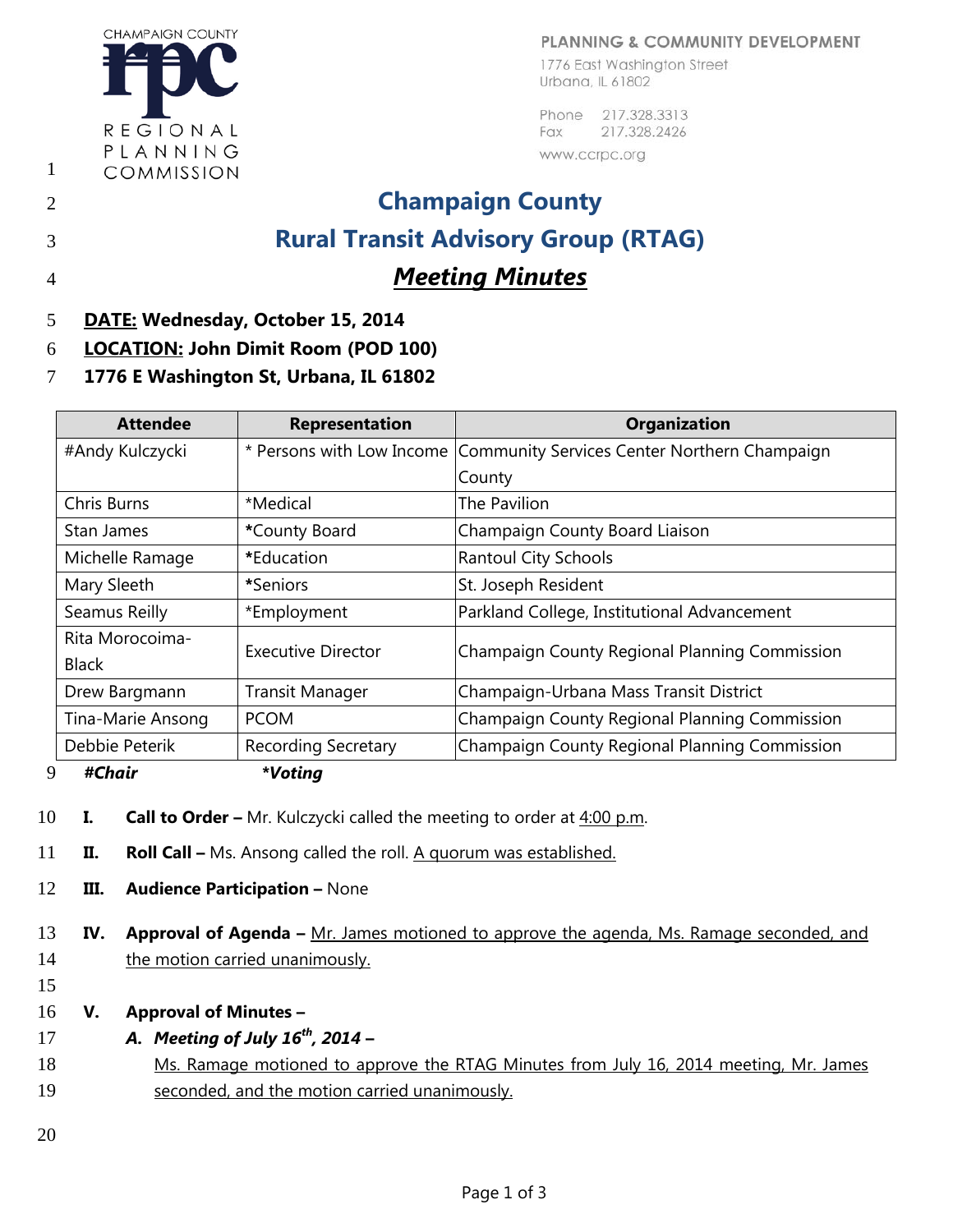## **VI. Old Business –**

- *A.* **Change of Operators from CRIS RMTD to CUMTD**
- 23 Change of Name Beginning October  $1<sup>st</sup>$  CUMTD began operating service in rural Champaign County under the name C-CARTS (Champaign County Area Rural Transit System).
- Change of Logo Ms. Ansong directed the committee to samples of the new C-CARTS logo in the meeting packet.
- New Uniforms Mr. Bargmann passed around the new uniform shirt. The new logo is on the left breast of the shirt and the C-CARTS website is on the right sleeve. Mr. Bargmann stated that there has been very positive feedback about the uniform shirt. Ms. Black also commented that the Champaign County seal colors, red and gold, were used for the logo.
- Notifying the Public and Human Service Agencies A 5x3 color newspaper ad was placed in the News Gazette on Sunday, September  $28<sup>th</sup>$  and Wednesday October  $1<sup>st</sup>$ . Two letters of notification were sent out. One letter was sent to Human Service Agencies that currently utilize CRIS to provide transportation for their clients, and a second letter was sent to the 1700 registered riders in the system. Mr. James suggested that the packet be sent to the County Board.
- Ms. Burns asked if the change had affected ridership. Mr. Bargmann stated that the ridership has not been affected. Ms. Ansong and Ms. Black commented that the number to call is the same; the process to schedule rides is the same; the fares, schedules and the hours are the same.
- New Vehicle Wrapping Design Mr. Bargmann directed the committee to the drawing of the bus design for feedback. The committee agreed that the design is good. Ms. Black stated now that the committee is in agreement with the design; it will be presented to the County Board.
- New Website The URL address is C-CARTS.com, but the website is still under construction. Some of the content on the website will include a history of the service, a performance tab showing quarterly reports, current statistics, news, and job opportunities. There will also be an opportunity to advertise on the buses to generate more revenue, and set up service contracts with C-CARTS. In the future, the Customer Service Manager of MTD will be coordinating C-CARTS on Facebook and other social media.
- Mr. James asked if the flyer on CRIS would be updated to reflect the change to C-CARTS. Ms. Black confirmed that it would be updated as well as an email address on the website in case customers had questions, complaints or comments.
- 
- 

## **VII. New Business**

**A.** Champaign County FY15 1<sup>st</sup> Quarter Service Report – Ms. Ansong referred the group to 58 the Champaign County FY15  $1<sup>st</sup>$  Quarter Service Report attached in their packet. Ms. Ansong